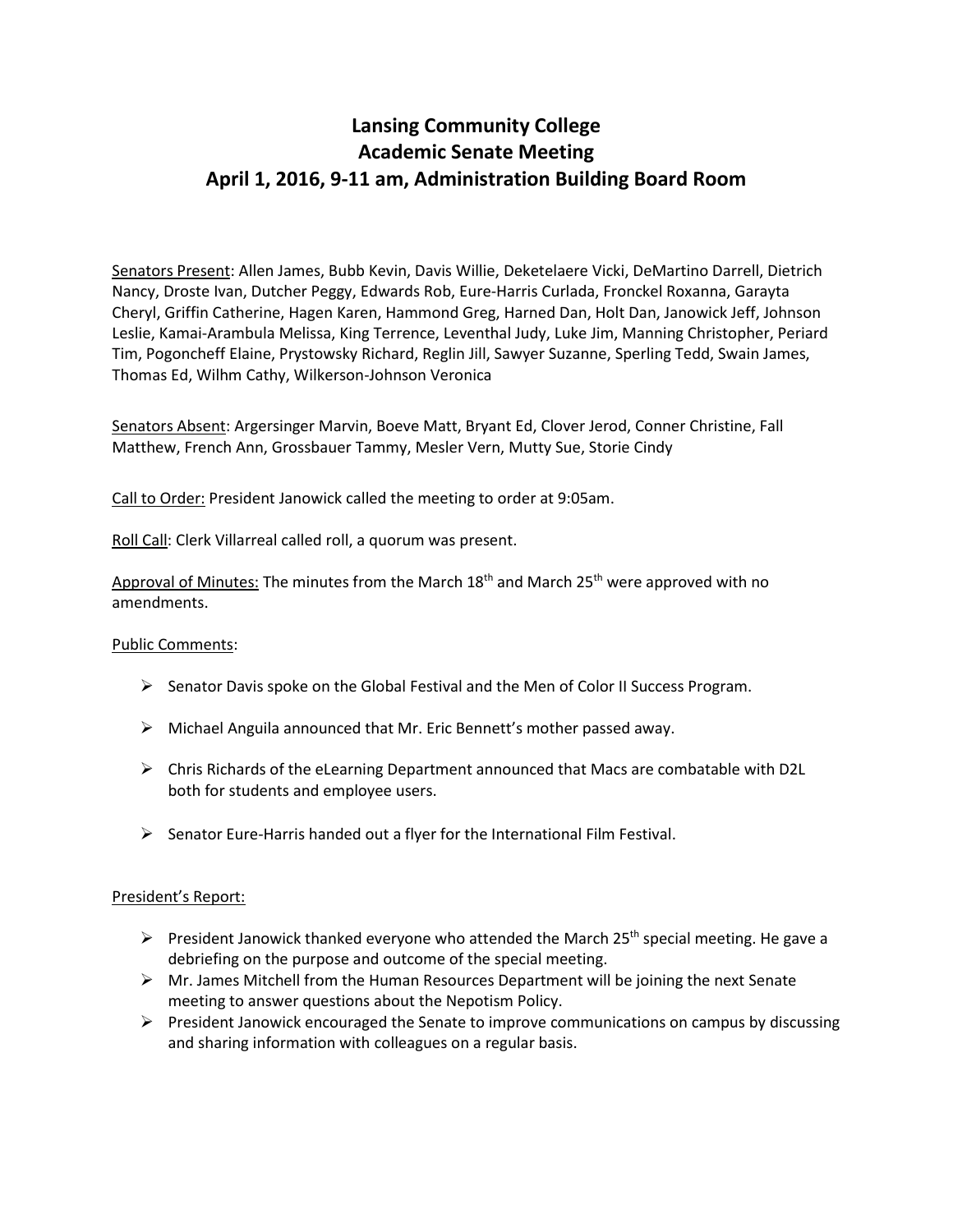# Provost's Report:

Provost Prystowsky stated that preparations for the HLC visit are going well. The HLC review team has asked to meet with various groups during the site visit; emails will be sent to the team/groups with specific meeting information. Vicki Deketelaere is the HLC LCC liaison, any HLC questions should be directed to her.

Provost Prystowsky expressed sympathy to Mr. Bennet on the passing of his mother.

Provost Prystowsky thanked Kevin Bubb and the IT team for the work they are doing. He asked if Senator Johnson and the CTE department would be continuing the Gratitude Project.

## Q&A with LCC President Dr. Knight:

Dr. Knight gave a brief overview of projects and initiatives happening, on campus, he then opened the floor for Senate and public questions. Discussion took place on physical plant projects, enrollment, and staffing needs for tutors and advising.

## CASL Update on Program of Study Learning Outcomes Identification:

A presentation was given on the LCC Assessment survey results. Supplemental in-depth reports were given to the Deans.

- $\triangleright$  There is now a CASAL website, where the PowerPoint and further information can be found [\(http://www.lcc.edu/provost/assess/casl/](http://www.lcc.edu/provost/assess/casl/) ).
- $\triangleright$  Senator Eure-Harris asked if the non-academic employees are supposed to respond to the same survey.
- $\triangleright$  Provost Prystowsky thanked everyone who worked on the Essential Learning Outcomes. He asked that Senators remember that it was the Senate, who recommended the Essential Learning Outcomes. He encouraged everyone to reach 100% success. It is important for all departments and programs to be 100% compliant with ELO's (Essential Learning Outcomes).
- $\triangleright$  The presented plan, if approved, would be for the next three years.
- $\triangleright$  President Janowick commented that the idea of building in time has been a positive method from CASL and the Center for Data Science.
- $\triangleright$  Currently the college is taking another look at its mission statement.